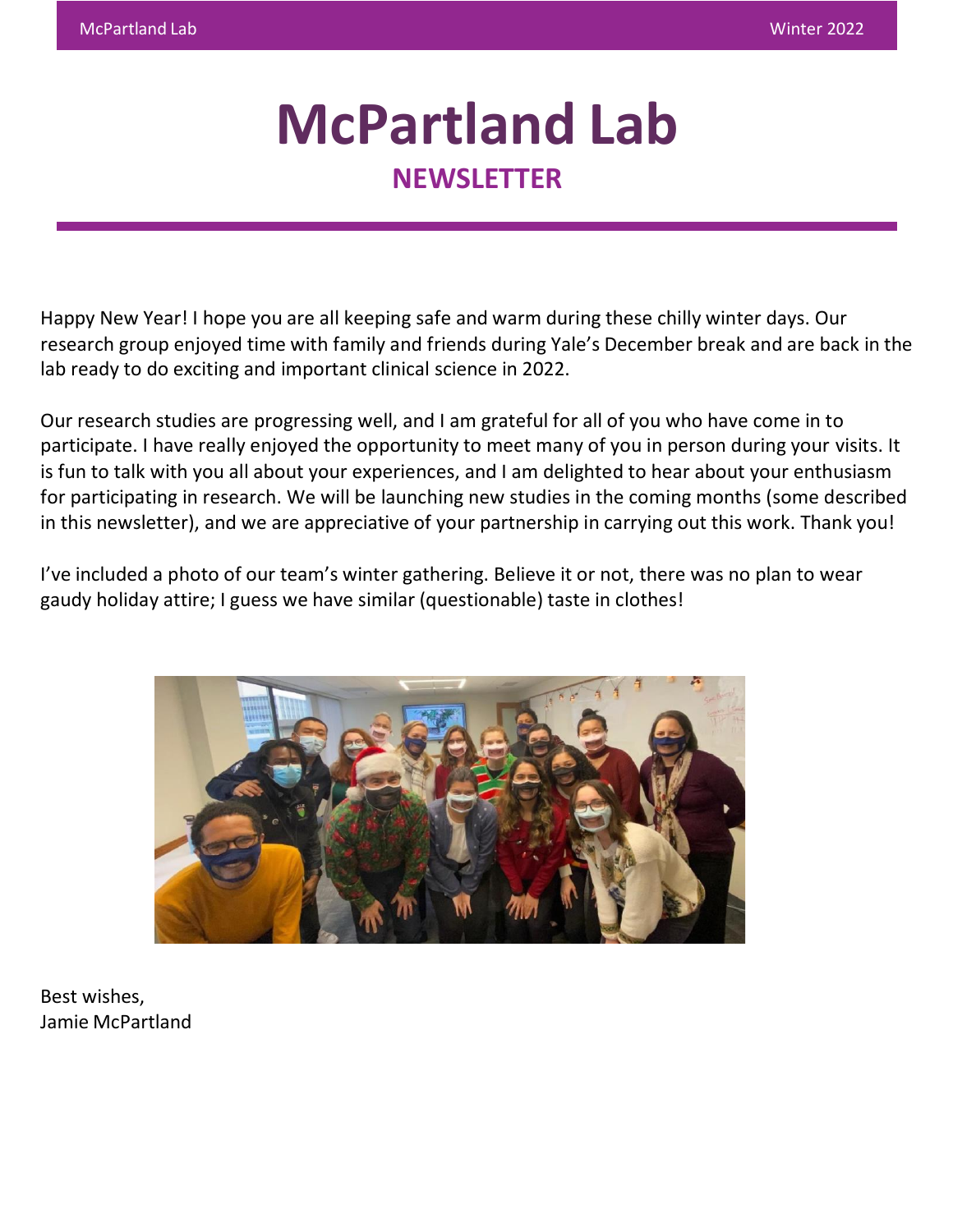## **Practical Parenting Advice**

#### **Teaching Functionally Equivalent Replacement Behaviors By Christine Cukar-Capizzi, PsyD, BCBA**

In attempts to communicate, regulate uncomfortable emotions, escape demands, or gain access to preferred objects and activities, children with autism spectrum disorder may engage in challenging behaviors (e.g., tantrums, property destruction, aggression, self-injury, stereotypy, etc.). This often serves as a source of frustration for parents, who try to help manage and decrease the frequency of these behaviors. One helpful strategy parents can use to help decrease challenging behaviors is to teach a functionally equivalent replacement behavior (FERB). By first understanding the *function* of an undesired behavior, one can then devise and teach a FERB that serves the same purpose as the challenging behavior (e.g., obtain, maintain, avoid, or escape a situation) in a more socially appropriate and safe manner.

Importantly, a FERB may not necessarily be the long-term desired behavior you're hoping your child will use, but may provide a short term, alternative behavior that allows your child to meet their needs in a more efficient and socially appropriate way. For example, if your child has a huge tantrum every time you serve broccoli with their dinner, you can teach them to say something like, "No, thank you!" instead. In this scenario, saying "No, thank you!" serves the same function as throwing a tantrum (escape or avoidance of a demand), but does so in a more socially appropriate way. Furthermore, your child will learn that using a FERB (saying "No thank you!") is more efficient and effective than engaging in a tantrum. Once your child is appropriately able to indicate their refusal for a non-preferred item or activity, you can then work towards further shaping this behavior towards your ultimate desired outcome (e.g., offering a choice of vegetables, working towards eating one small piece of broccoli along with a serving of a

preferred vegetable, eating a serving of broccoli every other week, etc.). Ultimately, when the FERB is reinforced rather than the challenging behavior, the challenging behavior will be rendered ineffective. Here are some examples of FERBs for some common behavior problems:

| <b>Challenging Behaviors</b>                                                                                                                      | <b>Functionally Equivalent</b><br><b>Replacement Behaviors</b>                                     |
|---------------------------------------------------------------------------------------------------------------------------------------------------|----------------------------------------------------------------------------------------------------|
| - pushing children on the<br>playground to get<br>attention                                                                                       | - asking children to play<br>on the swings or go<br>down the slide                                 |
| - getting too close when<br>approaching and<br>greeting peers                                                                                     | - approaching and<br>greeting peers while<br>maintaining<br>socially appropriate<br>personal space |
| - changing the channel<br>on the TV while family<br>members are watching a<br>show                                                                | - asking family members<br>for permission to change<br>the channel                                 |
| - interrupting parents<br>when they are talking on<br>the phone or having a<br>conversation with<br>another family<br>member to ask a<br>question | - saying "Excuse me"<br>and waiting for<br>acknowledgement prior<br>to asking a question           |
| - engaging in verbal<br>refusals/tantrums when<br>working on a difficult<br>homework assignment                                                   | - asking for a break or<br>for help with the<br>assignment                                         |
| - engaging in self-<br>stimulatory behavior<br>during unstructured<br>time                                                                        | - engaging in a preferred<br>leisure activity (e.g.,<br>puzzles, Legos, reading,<br>etc.)          |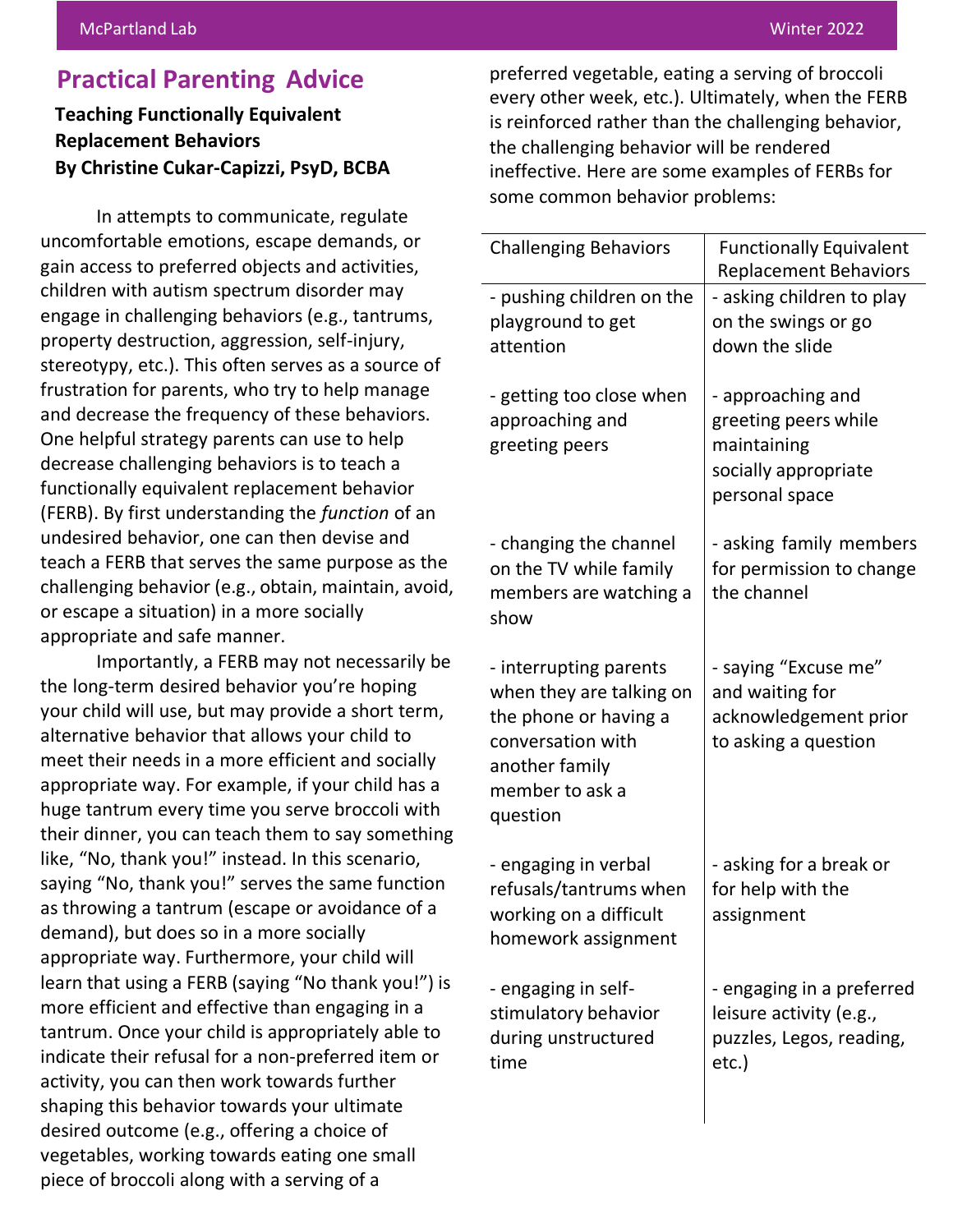

Take some time to think about what challenging behaviors you may want to target for reduction in your home, teaching one FERB at a time. Before long, everyone will be eating broccoli with their dinner!

# **Sibling's Corner**

**Your Friends, Autism, and You by Julie Wolf, PhD**

If you have a brother or sister with autism, you might not be sure what to tell your friends about them. You might be afraid to talk about your sibling because you're not sure what your friends will think. Maybe you are worried that they will make fun of you or your sibling. Sometimes you might feel embarrassed by your brother or sister's autistic behaviors and want to avoid being seen with them around your friends. Or maybe you just want your time with your friends to be a break from your time with your sibling. You might feel bad about feeling this way, but don't worry – all these feelings are perfectly normal.

Do you want to talk to your friends about autism but aren't sure where to start? Here are some suggestions:

• Tell your friends about autism: It means your brother or sister's brain has developed differently, so that it's harder for them to communicate and know how to get along with other people. They may also have some behaviors that seem unfamiliar. You can describe to your friends what kinds of things your sibling does – whether it's talking about a certain topic a lot, flapping their hands, saying certain phrases over and over again, etc.

- Talk about your sibling's strengths! Maybe they are really good at art or math. Maybe they can build a tower out of blocks that can reach above their head. Maybe they don't usually talk at all but recently they said their first word. Or maybe they have an amazing memory for lines from their favorite movie. Whatever it is, talk about it with pride – your friends will be more likely to accept your sibling if they can see how much your sibling means to you.
- Talk to your friends about how common autism is. The latest estimates are that 1 out of every 44 kids has autism. That means that there's a very good chance your friends know someone else who has autism – maybe a cousin or a close family friend. If they do, ask them to tell you about that person! You may find some commonalities, but you will probably also discover how unique each person with autism is.
- Tell your friends what they can do for you. If you want your sibling to feel more included, ask your friends if it's ok for your sibling to join you the next time you go to a movie or play a board game. If you need to vent, ask your friends if they're willing to lend an ear. If you are just in need of a break, let your friends know that you want your time with them to be autism-free for a while.

By talking to your friends about autism, you'll not only get your own needs met, but you'll also help your friends to be more understanding and accepting of differences!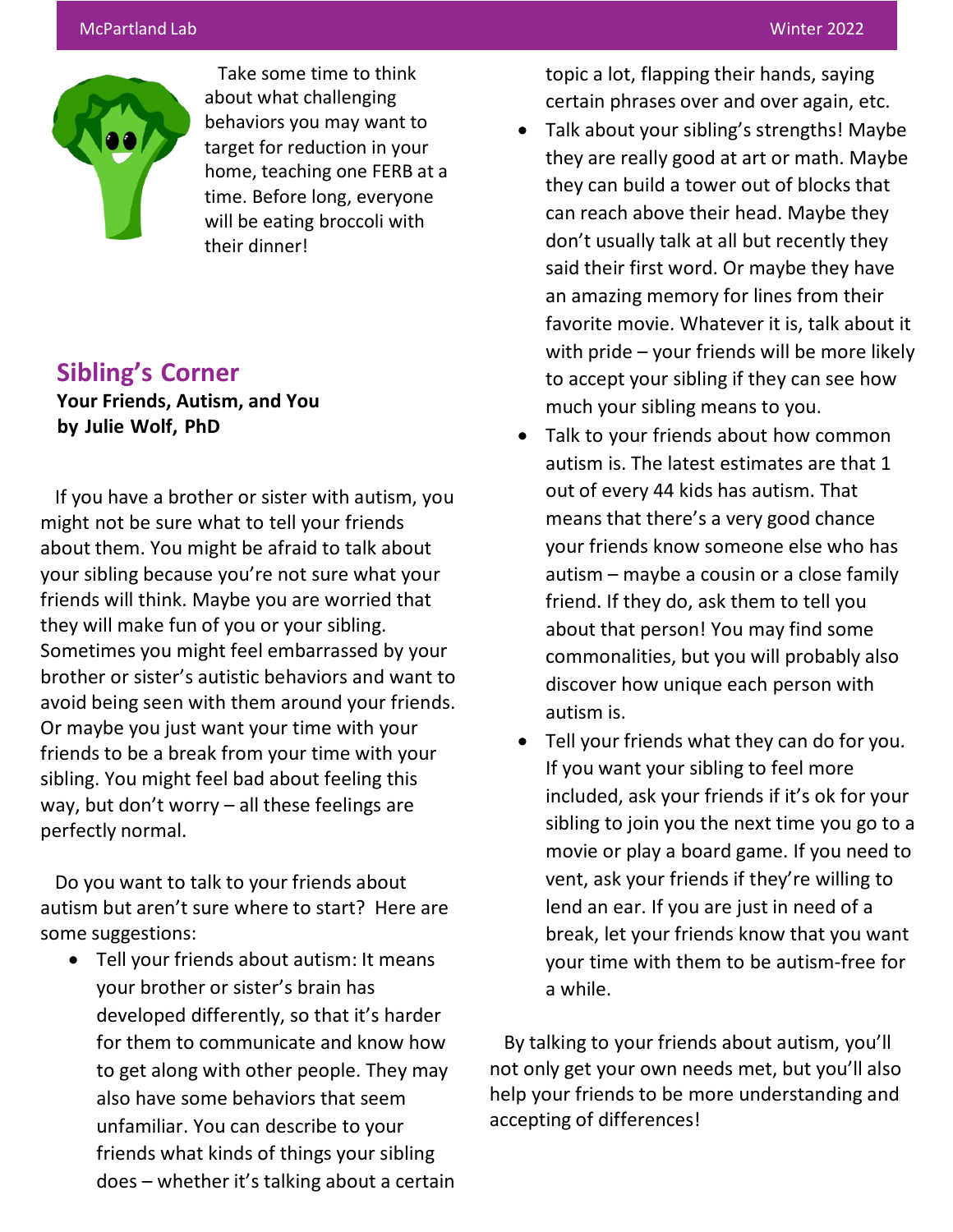#### McPartland Lab Winter 2022



In last winter's newsletter, we mentioned that our lab had received funding from the National Institutes of Health (NIH) to continue the Autism Biomarkers Consortium for Clinical Trials (ABC-CT) study for another five years. This project is the largest study of the brain in autism in this country and has included more than 400 families across sites at Yale, Duke University, UCLA, the University of Washington, and Boston Children's Hospital. Based on the first phase of the ABC-CT, two of our measures were accepted into the Food and Drug Administration's (FDA) Biomarker Qualification Program. Here is a link to a recent news story from NIH highlighting this progress:

[https://www.nimh.nih.gov/news/research](https://nam12.safelinks.protection.outlook.com/?url=https%3A%2F%2Fwww.nimh.nih.gov%2Fnews%2Fresearch-highlights%2F2020%2Ftesting-and-refining-biomarkers-to-support-intervention-research-for-children-with-autism.shtml&data=04%7C01%7Cbelmana.dadic%40yale.edu%7C1f5d02733911463b59b308d942e09743%7Cdd8cbebb21394df8b4114e3e87abeb5c%7C0%7C1%7C637614354649742664%7CUnknown%7CTWFpbGZsb3d8eyJWIjoiMC4wLjAwMDAiLCJQIjoiV2luMzIiLCJBTiI6Ik1haWwiLCJXVCI6Mn0%3D%7C2000&sdata=J7a4Ci9rYWFbkfJDbrNaXkchtW1QwOy7DnmB%2F5KphwY%3D&reserved=0)[highlights/2020/testing-and-refining](https://nam12.safelinks.protection.outlook.com/?url=https%3A%2F%2Fwww.nimh.nih.gov%2Fnews%2Fresearch-highlights%2F2020%2Ftesting-and-refining-biomarkers-to-support-intervention-research-for-children-with-autism.shtml&data=04%7C01%7Cbelmana.dadic%40yale.edu%7C1f5d02733911463b59b308d942e09743%7Cdd8cbebb21394df8b4114e3e87abeb5c%7C0%7C1%7C637614354649742664%7CUnknown%7CTWFpbGZsb3d8eyJWIjoiMC4wLjAwMDAiLCJQIjoiV2luMzIiLCJBTiI6Ik1haWwiLCJXVCI6Mn0%3D%7C2000&sdata=J7a4Ci9rYWFbkfJDbrNaXkchtW1QwOy7DnmB%2F5KphwY%3D&reserved=0)[biomarkers-to-support-intervention-research](https://nam12.safelinks.protection.outlook.com/?url=https%3A%2F%2Fwww.nimh.nih.gov%2Fnews%2Fresearch-highlights%2F2020%2Ftesting-and-refining-biomarkers-to-support-intervention-research-for-children-with-autism.shtml&data=04%7C01%7Cbelmana.dadic%40yale.edu%7C1f5d02733911463b59b308d942e09743%7Cdd8cbebb21394df8b4114e3e87abeb5c%7C0%7C1%7C637614354649742664%7CUnknown%7CTWFpbGZsb3d8eyJWIjoiMC4wLjAwMDAiLCJQIjoiV2luMzIiLCJBTiI6Ik1haWwiLCJXVCI6Mn0%3D%7C2000&sdata=J7a4Ci9rYWFbkfJDbrNaXkchtW1QwOy7DnmB%2F5KphwY%3D&reserved=0)[for-children-with-autism.shtml.](https://nam12.safelinks.protection.outlook.com/?url=https%3A%2F%2Fwww.nimh.nih.gov%2Fnews%2Fresearch-highlights%2F2020%2Ftesting-and-refining-biomarkers-to-support-intervention-research-for-children-with-autism.shtml&data=04%7C01%7Cbelmana.dadic%40yale.edu%7C1f5d02733911463b59b308d942e09743%7Cdd8cbebb21394df8b4114e3e87abeb5c%7C0%7C1%7C637614354649742664%7CUnknown%7CTWFpbGZsb3d8eyJWIjoiMC4wLjAwMDAiLCJQIjoiV2luMzIiLCJBTiI6Ik1haWwiLCJXVCI6Mn0%3D%7C2000&sdata=J7a4Ci9rYWFbkfJDbrNaXkchtW1QwOy7DnmB%2F5KphwY%3D&reserved=0) We have continued to work with the FDA to gather information to determine how they might be used to improve clinical care in autism. During the past two years, families from the initial research study have come back to the labs for a follow-up visit two to five years after their original participation. This will help us understand how stable these measures are as children mature into adolescents.

With this follow-up study approaching completion, we are ready to begin the next part of the ABC-CT study – a *confirmation study* that will help us ensure the findings from the original study are true in a new group of children. **We need your help!** If you have or know children between the ages of 6 and 11 with or without ASD, please consider partnering with us in this research. Our goals are ambitious, but, with the

support of our local autism community, we are confident we can meet our important scientific objectives. We will compensate you for your time and provide you with a clinical evaluation and report, and we hope we will have fun together during your visits to our lab! If you are interested in learning more or participating in the study, please contact us at 203-785-6108 or email our team at **abc-ct@yale.edu**.

Thank you!

## **Spotlight on – PATH**



PATH CT is a statewide grassroots family organization providing services for over 35 years to families in Connecticut. We are dedicated to connecting and empowering families, children, and youth living with disabilities or special healthcare needs through support, education, and advocacy.

PATH has the support of the nation's four largest networks for families of children with disabilities and special healthcare needs. We are the Alliance Member of Parent to Parent (P2P) USA, an Affiliate Organization of Family Voices, and State Chapters for Sibling Leadership Network, and National YASA (Youth As Self Advocates). This support gives us the ability to provide much more support to families that contact us.

The heart of PATH is our **Parent Support Program**, a one-to-one matching service through which we provide parent support with a trained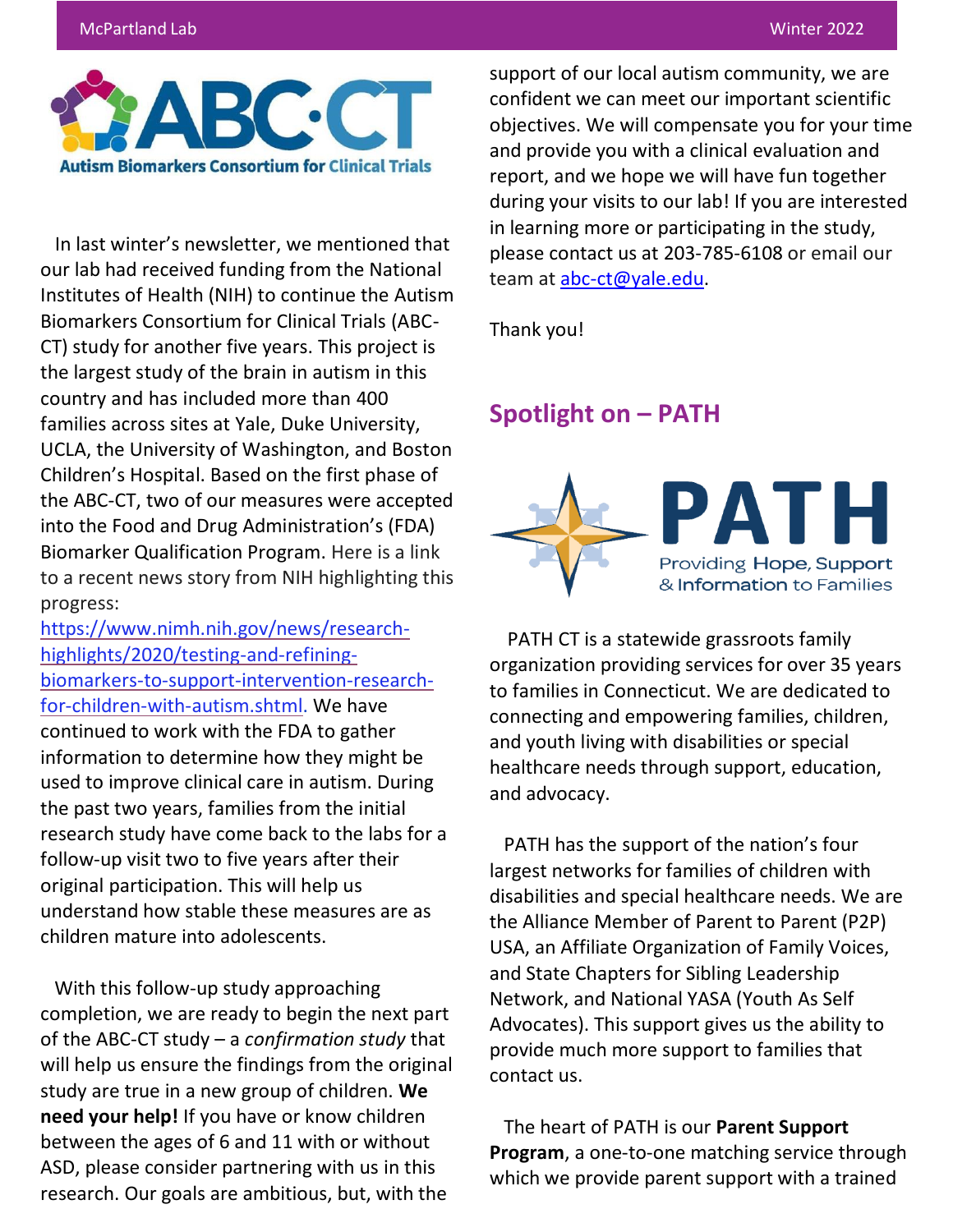#### McPartland Lab Winter 2022

veteran parent who has "been there" and understands what a newly diagnosed family is going through. This training also features an introduction to Charting the LifeCourse, an approach designed to help individuals with various abilities to improve their lives by increasing their personal self-determination and enhancing independence throughout their lifespan.

As the **CT Family to Family Health Information Center,** we are designed to inform, educate, train, and support parents and professionals in issues related to health and healthcare services. We assist with special education advocacy, cultural competency training, autism training, and genetic resource services. We connect our families with local, state, and national resources/information, and help them navigate the healthcare system.

**CT KASA** (Kids As Self Advocates) is our program created by youth for youth that empowers young people about leadership, advocacy, healthcare, education, and transition to adulthood. CT KASA is open to youth and young adults ages 13 to 26, who are living with a disability or chronic health condition. They have worked on projects such as: testifying on the Police Accountability Task Force Committee; conducted Facebook Live trainings on How to Access Telehealth, Healthcare Transition, and created animated videos and accompanying social stories. Dear HeathPro is a project that was developed to educate providers on how to communicate with youth. Lastly, they created two manuals. Train the Trainer was created to help those organizations who would like to develop a youth program and the Mentor's Program to train adult self-advocates to mentor KASA's young adults as they exit the program.

**CT Sibling Network** supports siblings of individuals with disabilities in the State of Connecticut by providing the information, tools, and community resources to enrich their lives and the lives of their siblings.

For more information on PATH CT, please email [info@pathct.org,](mailto:info@pathct.org) call 203-234-9554 or 800-399- PATH (CT Only).

# **Q&A with a Lab Member**



#### **Introduce Yourself!**

Hello! I'm Cassie, and I'm a Sara Sparrow predoctoral fellow in the McPartland Lab. When I'm not in the lab, you can find me enjoying all the great hiking New England has to offer!

#### **Why did you join the lab?**

I have grown up alongside a younger brother with profound autism and have been asking questions about the brain for as long as I can remember. As a sibling, my experience with research began on the participant side. This made me interested in conducting my own research, which I began as an undergraduate studying neuroscience and communication disorders. The McPartland lab afforded me the opportunity to continue working with families affected by autism in all its forms, begin clinical work, and continue growing as a neuroscientist. It has been such a rewarding experience working with our families and on a talented, supportive, and collaborative team!